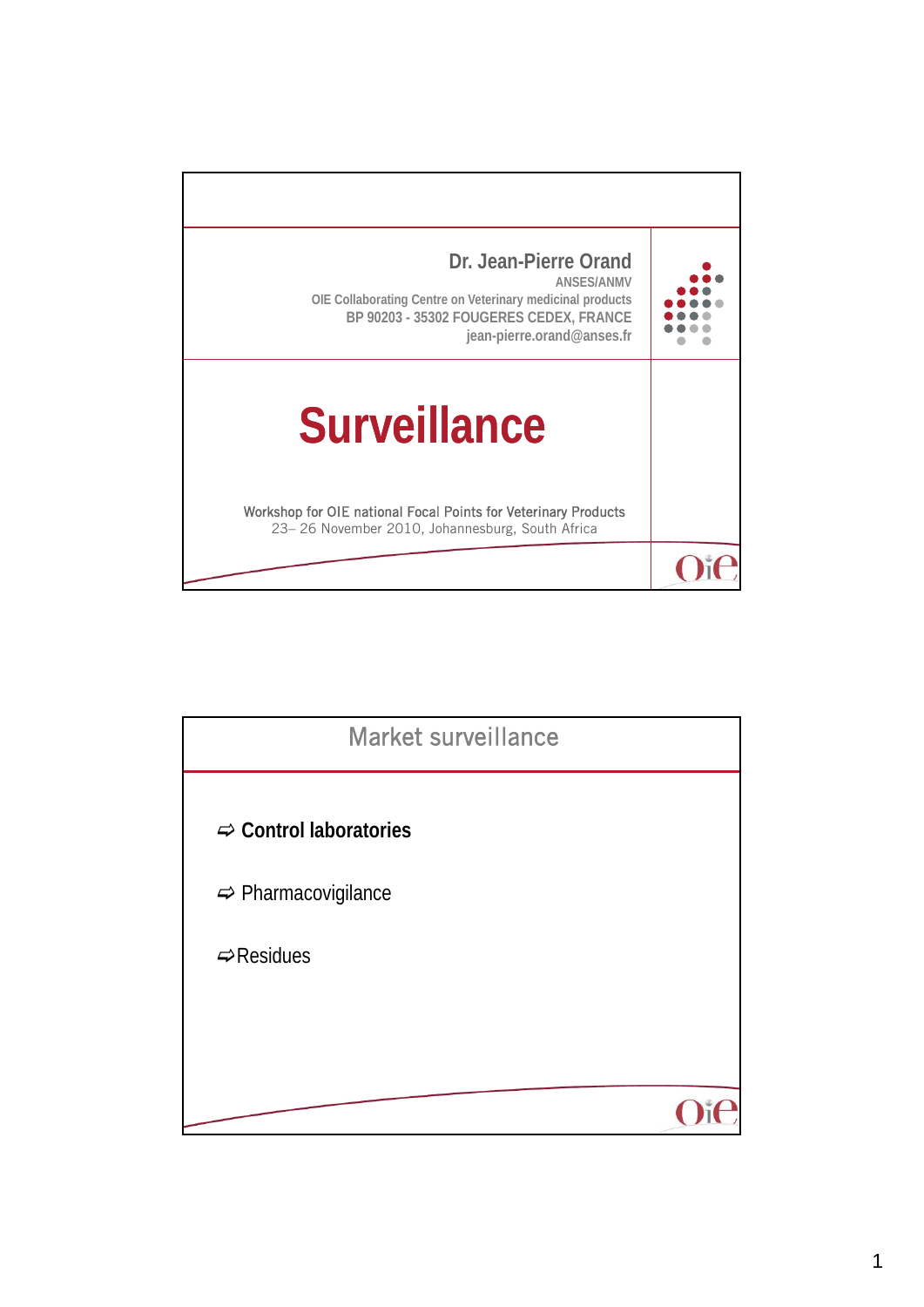

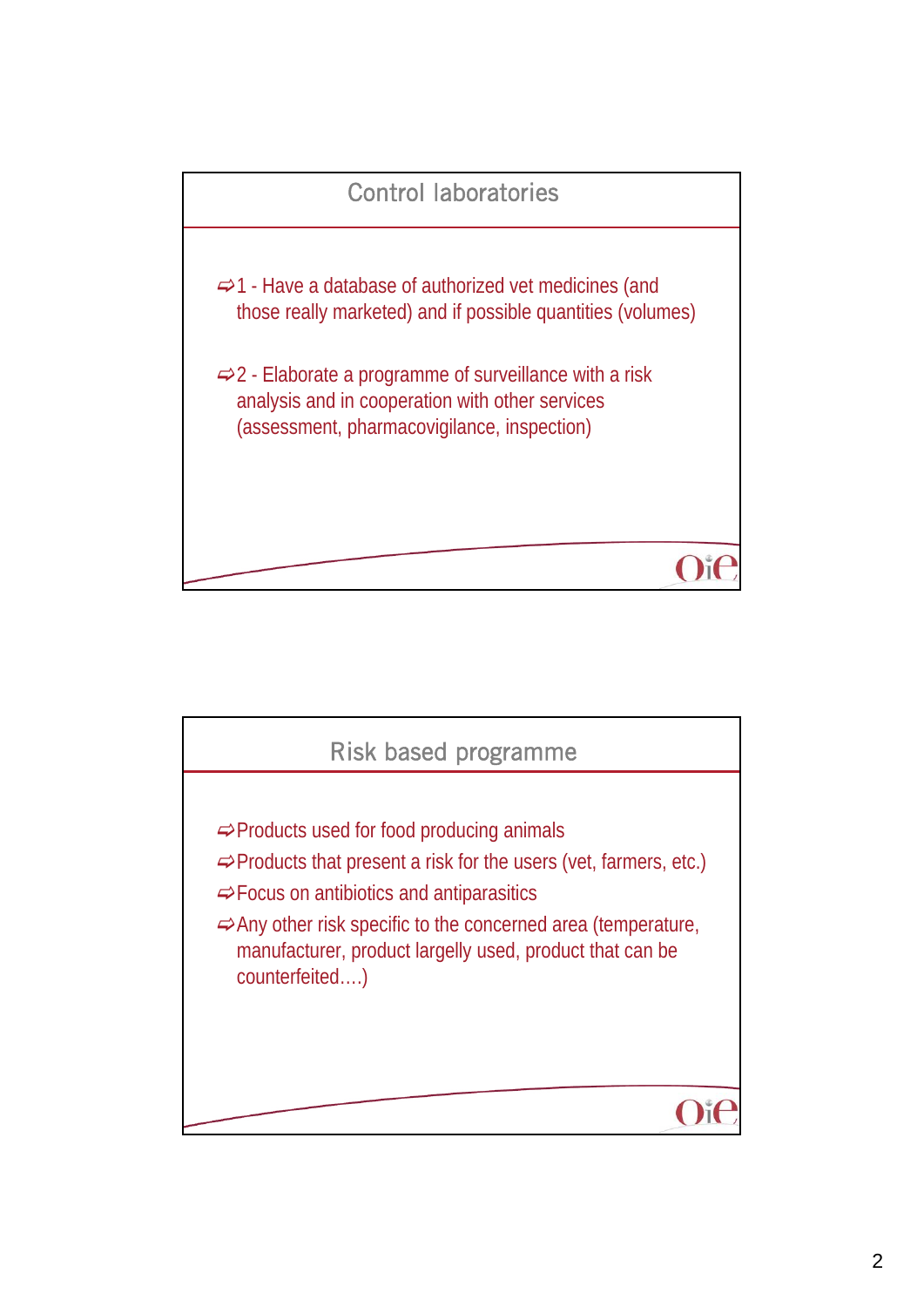

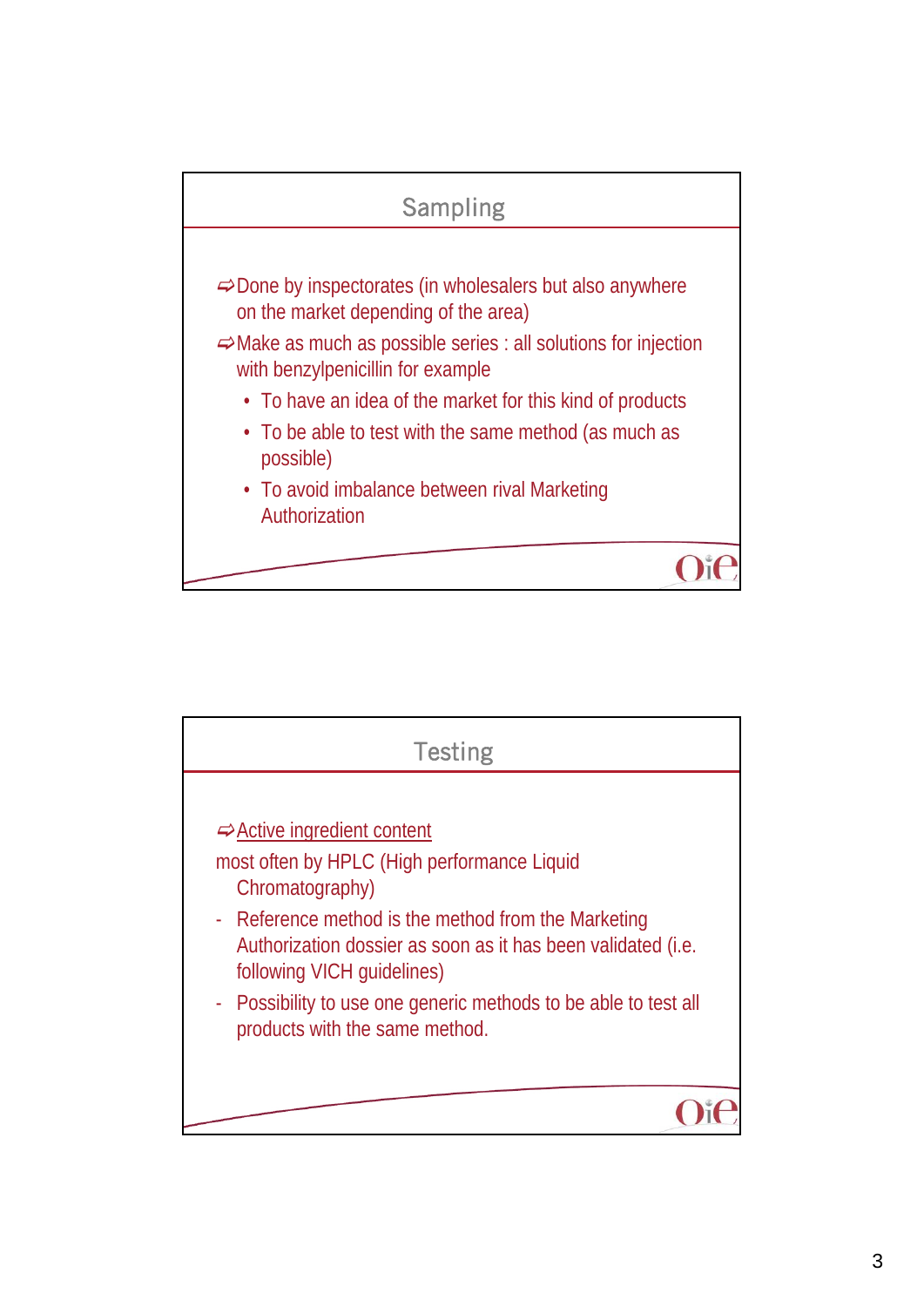

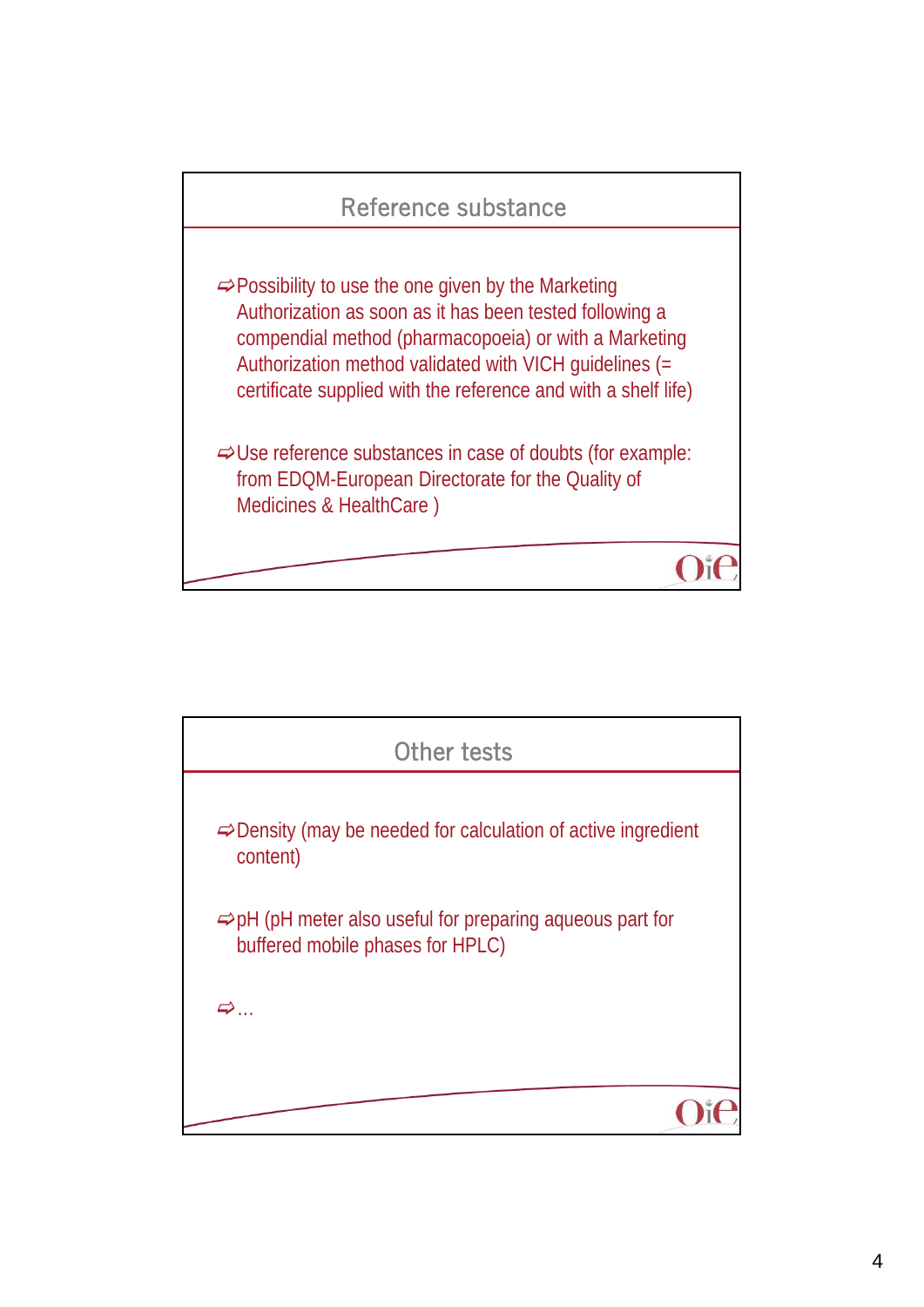

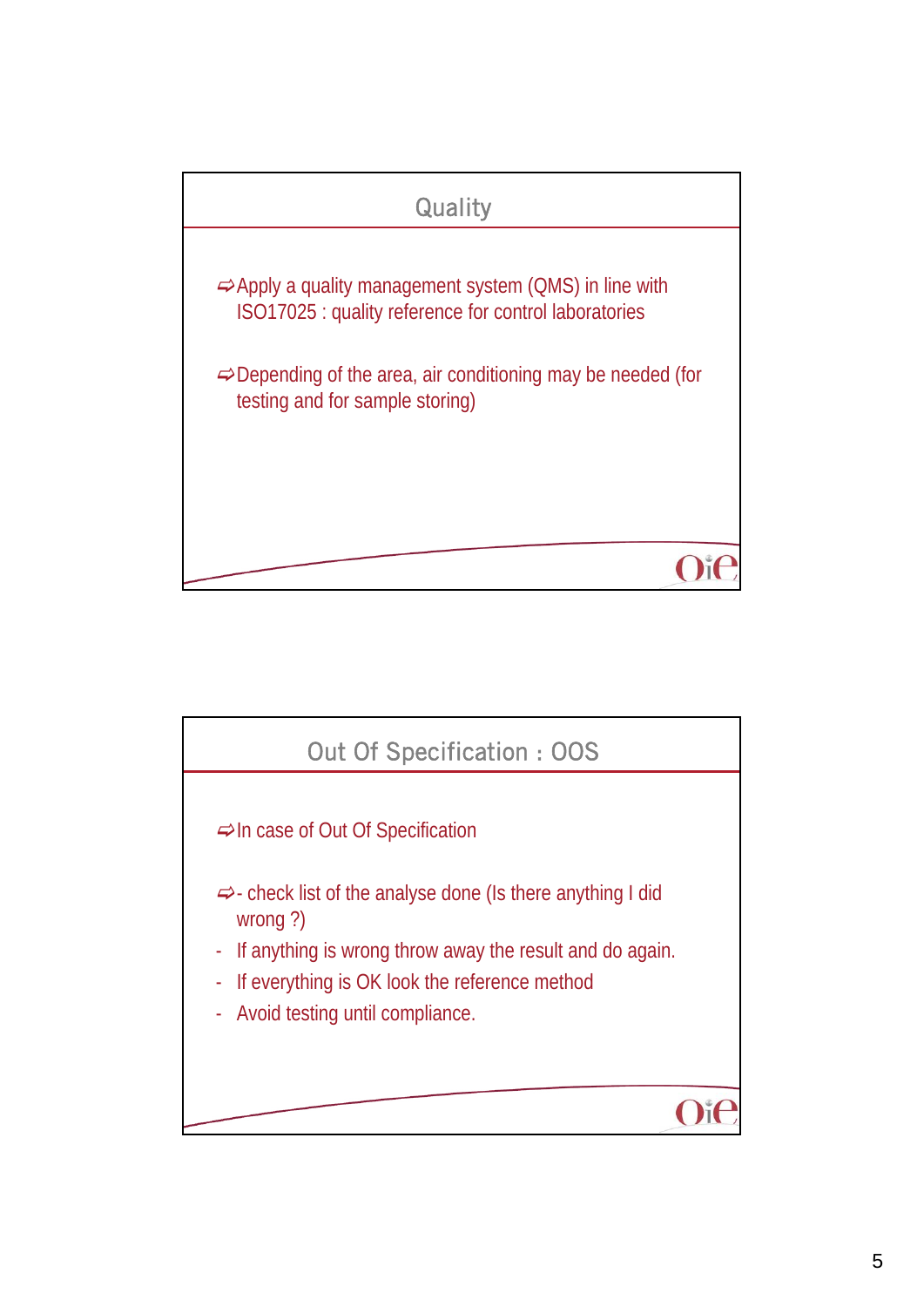

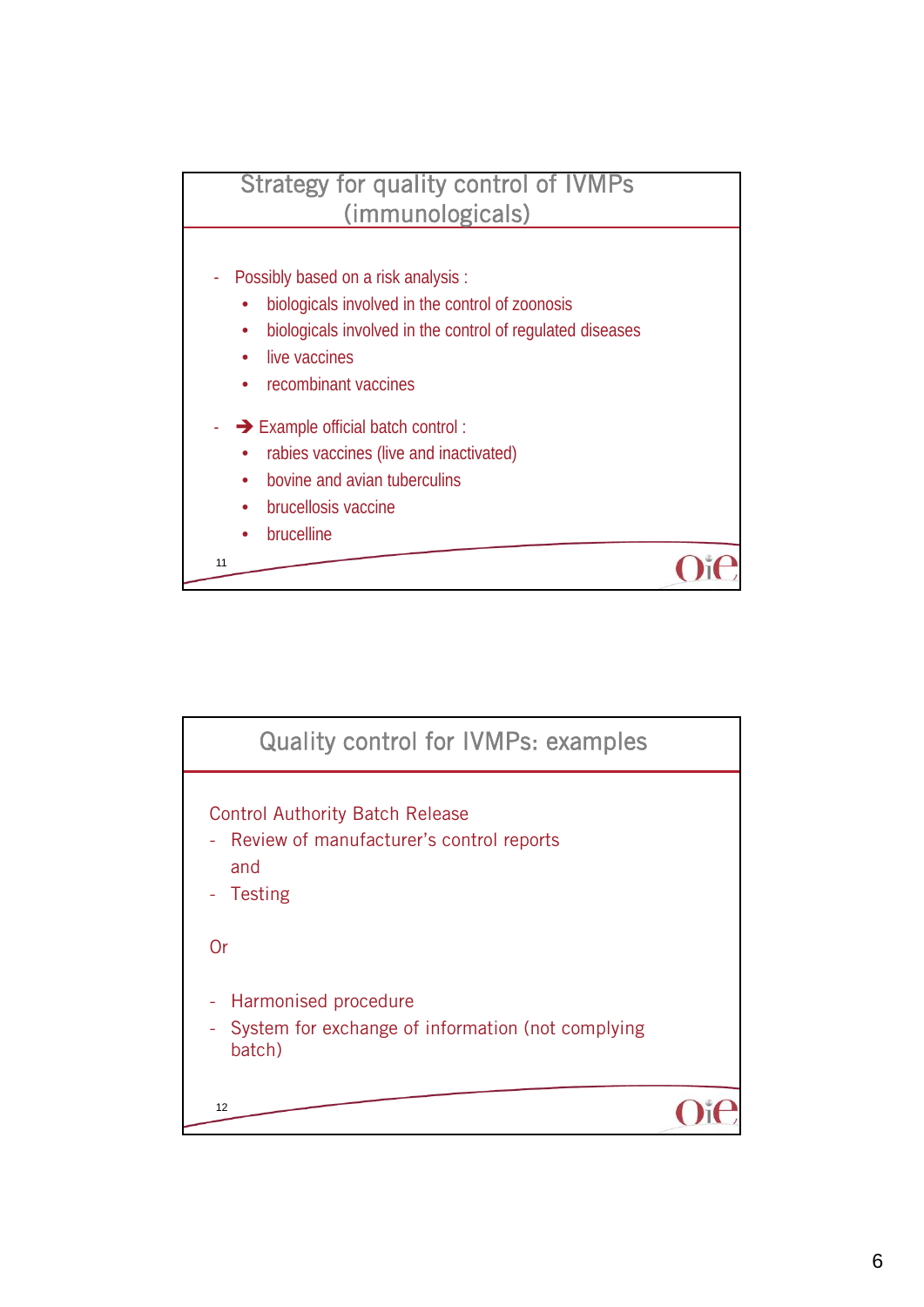

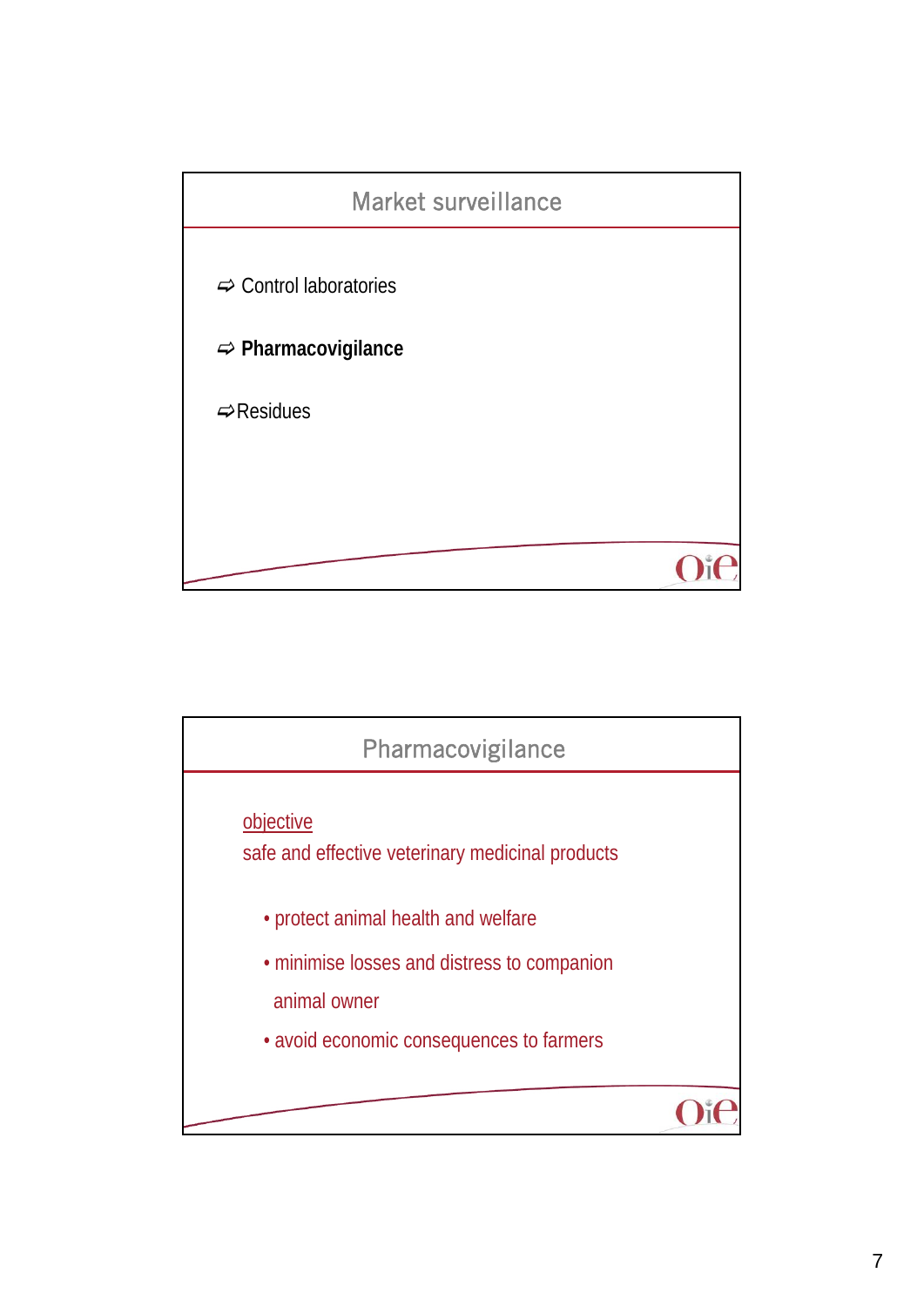

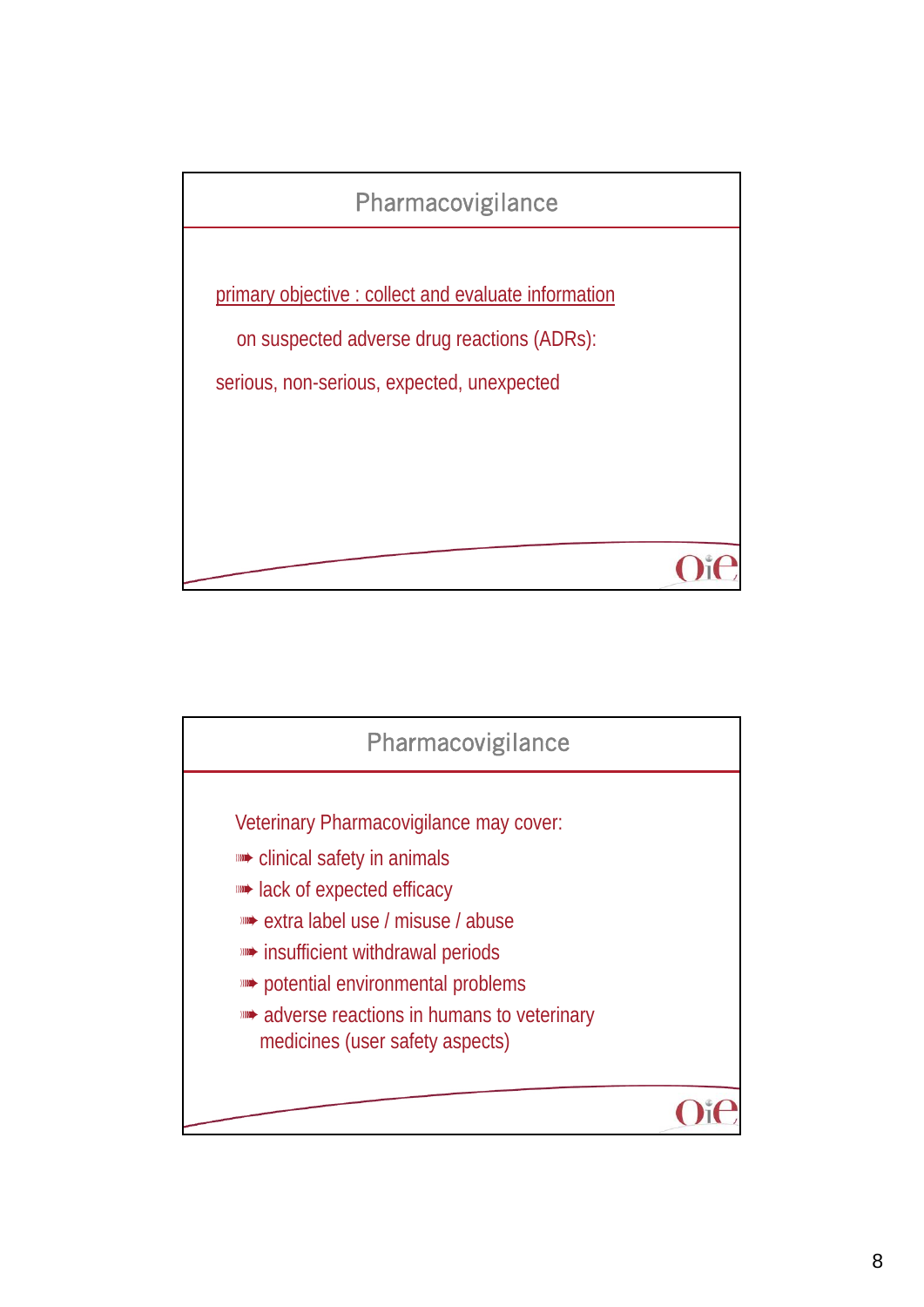

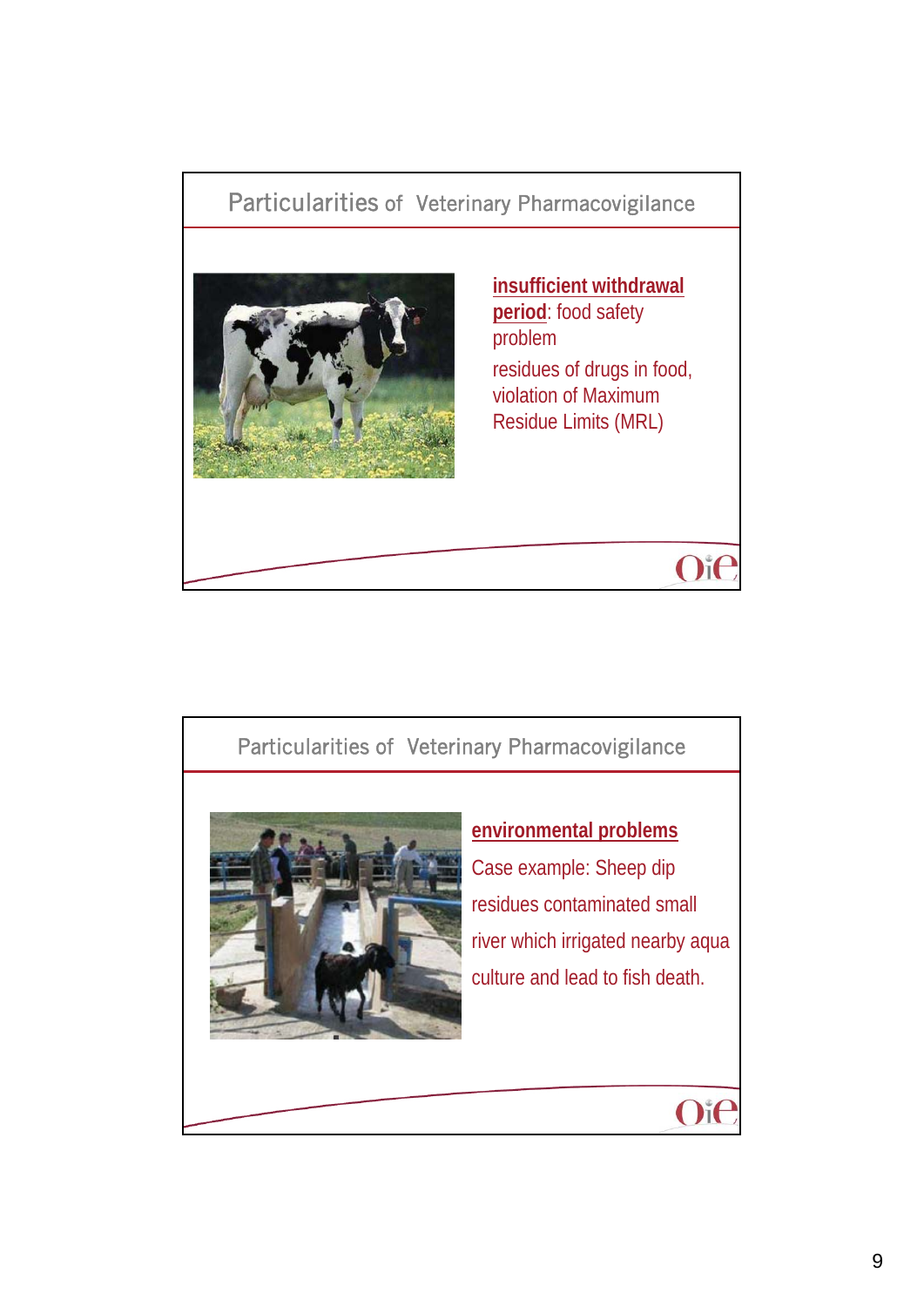## Particularities of Veterinary Pharmacovigilance



## **environmental problems**

Case Example: Diclofenac, used in southern Asia as a livestock treatment, is toxic to vultures when they feed on contaminated carcasses, causing kidney failure and death. 3 vulture species nearly extinct.



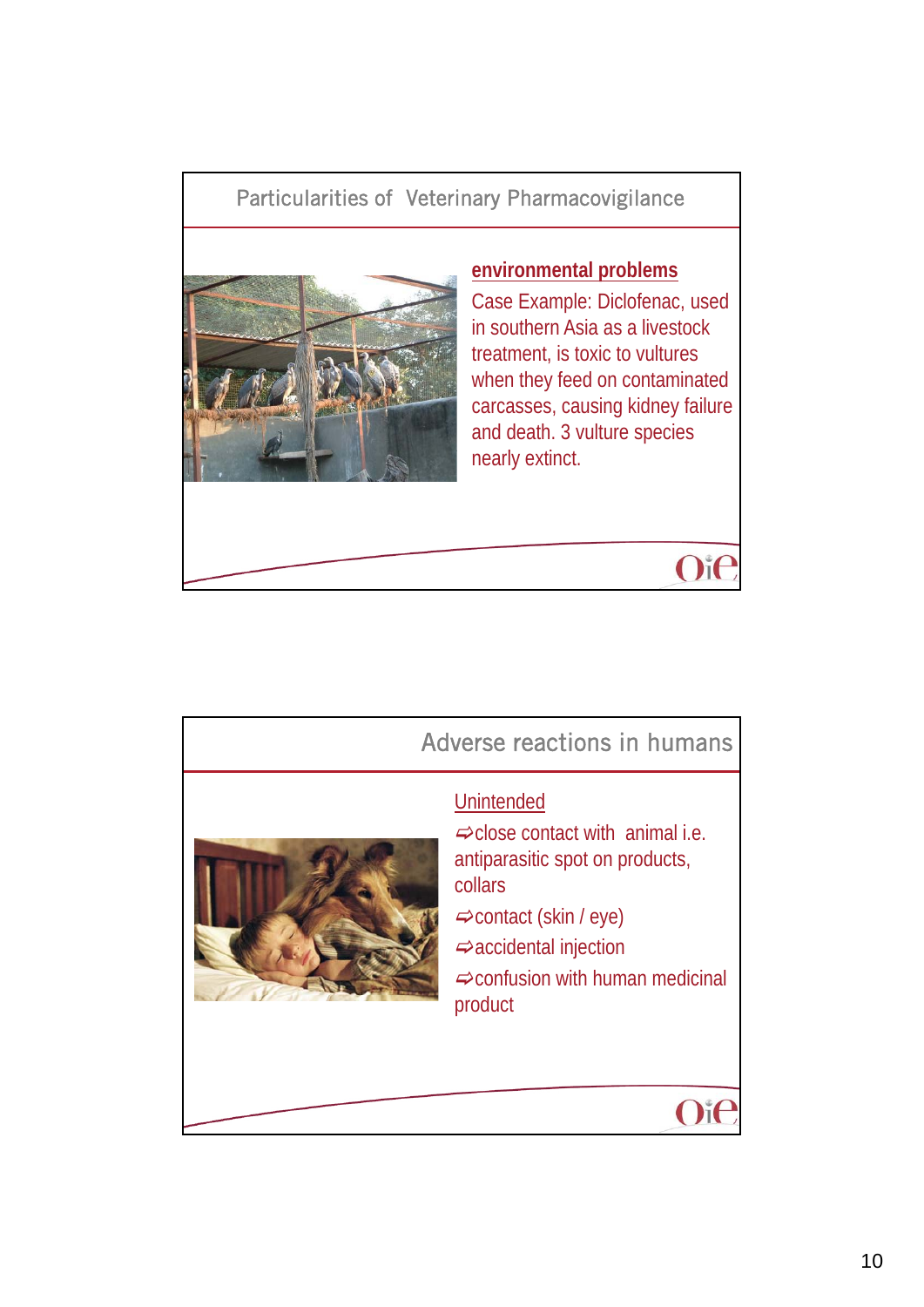

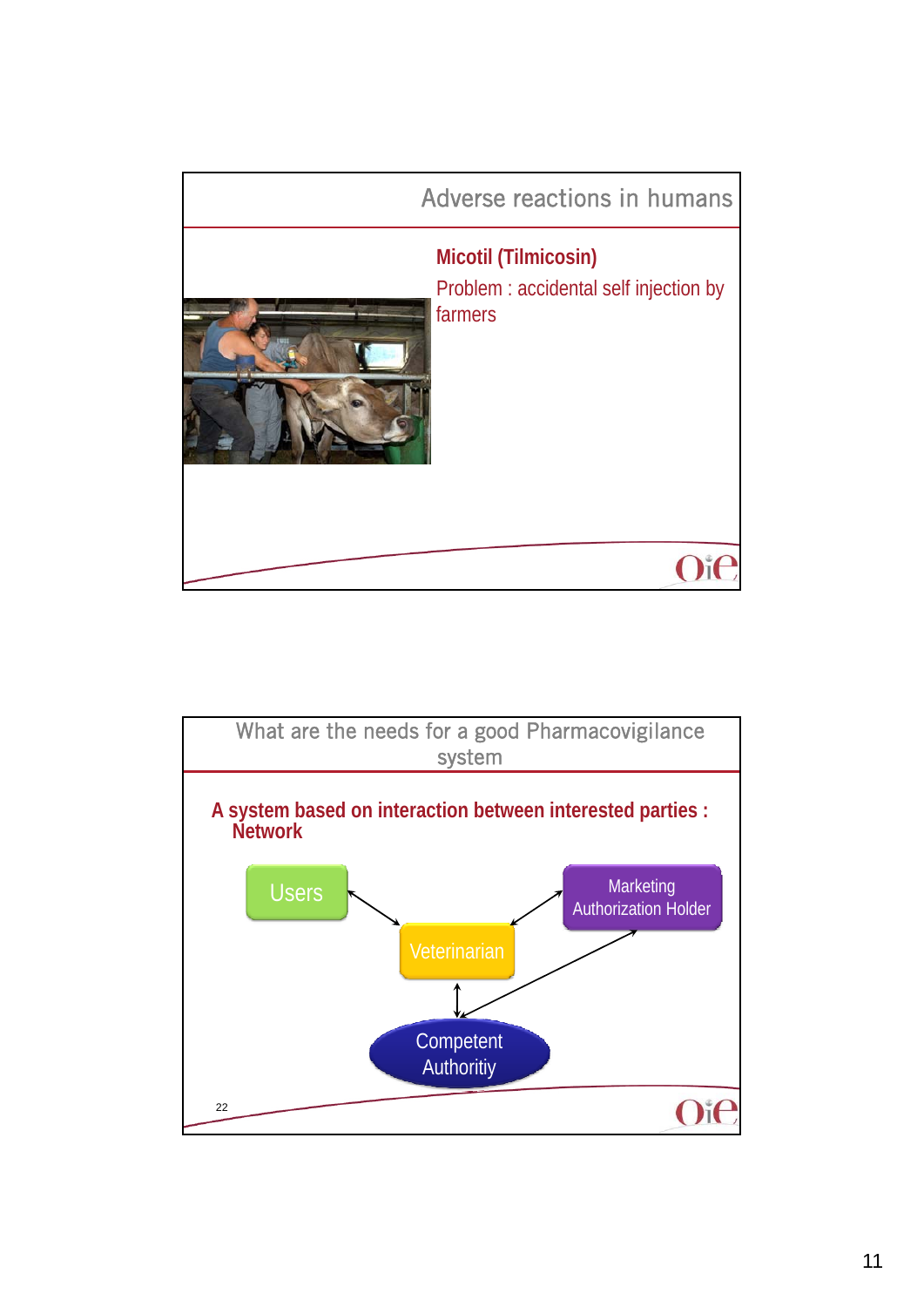

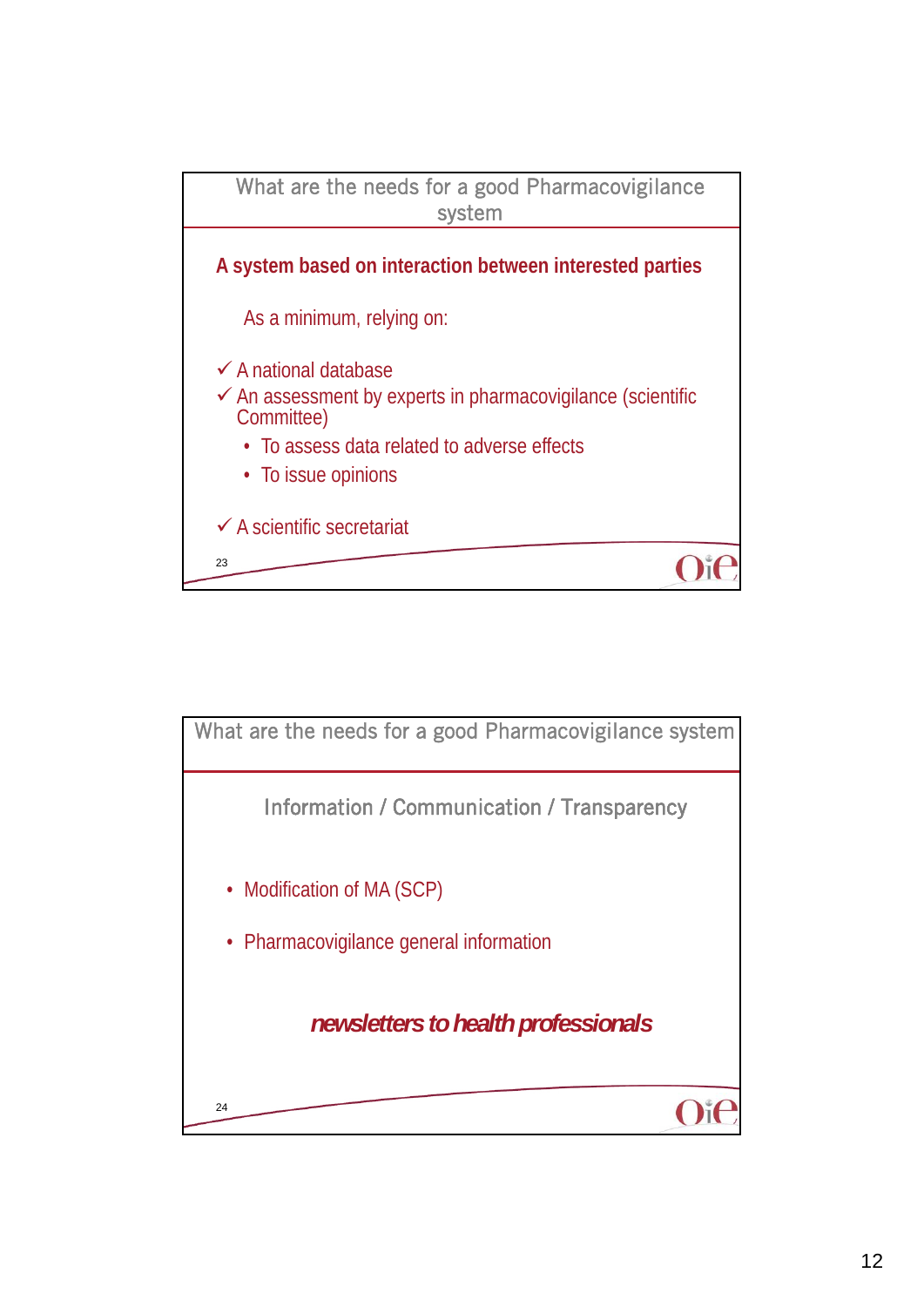

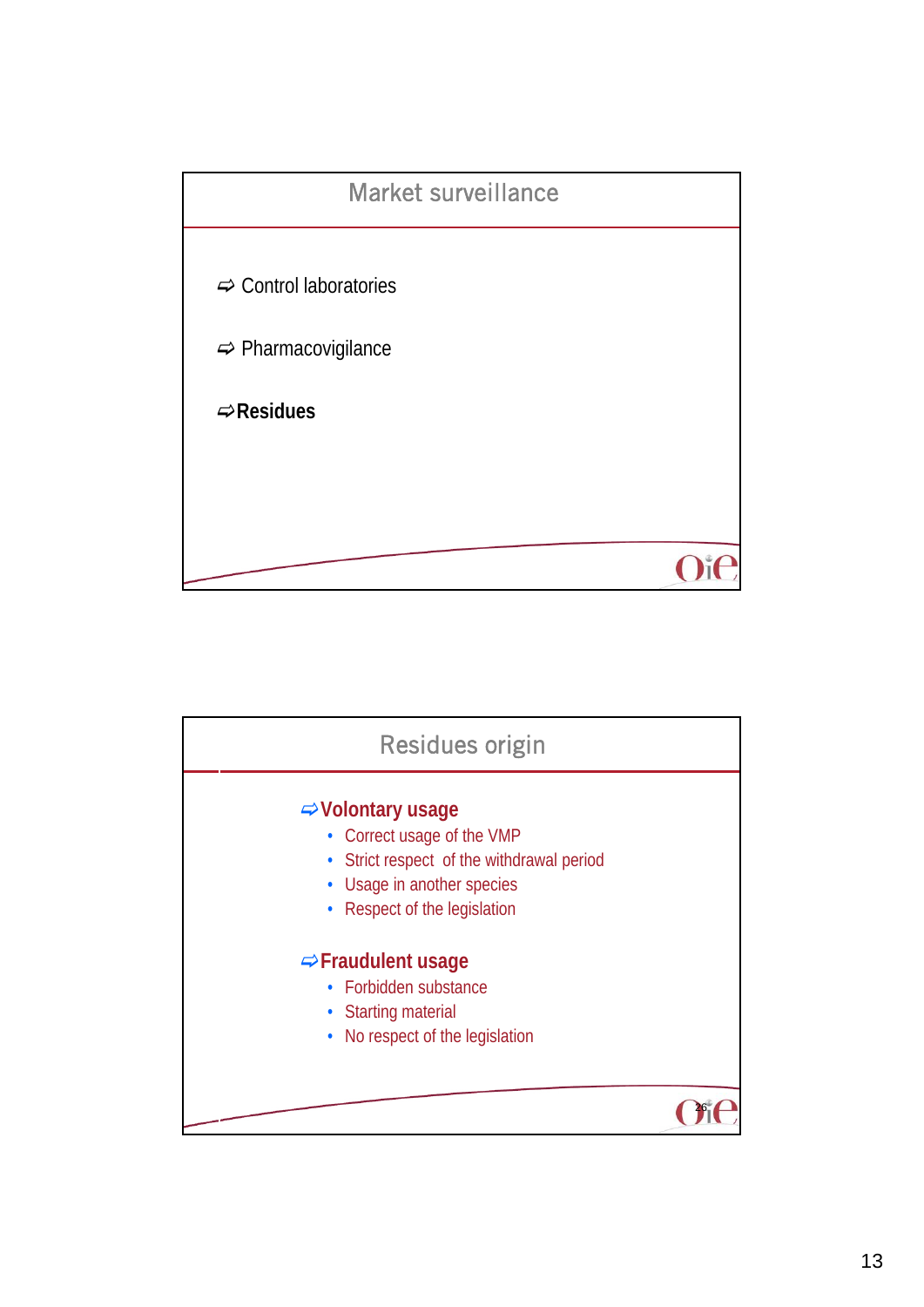

| <b>Residues</b>                                                                                                                                     |  |
|-----------------------------------------------------------------------------------------------------------------------------------------------------|--|
| - A regulation is necessary to:<br>• Assess risks associated to residues<br>• Manage risks: LMR definition, classification<br>of products           |  |
| - Implementation of Auto-control and surveillance<br>by Countries :<br>Sampling plans<br>• Reference laboratories at national and regional<br>level |  |
|                                                                                                                                                     |  |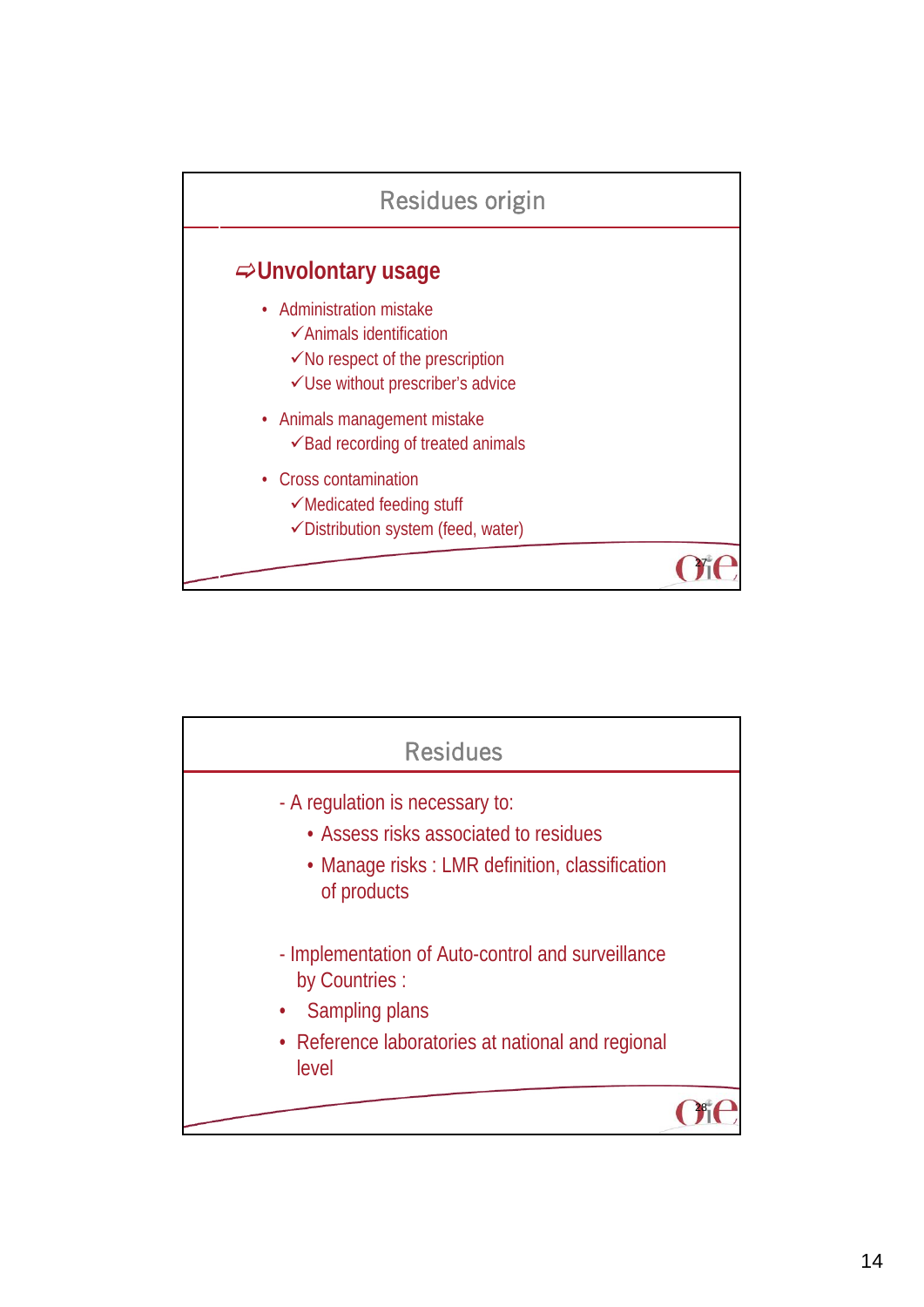

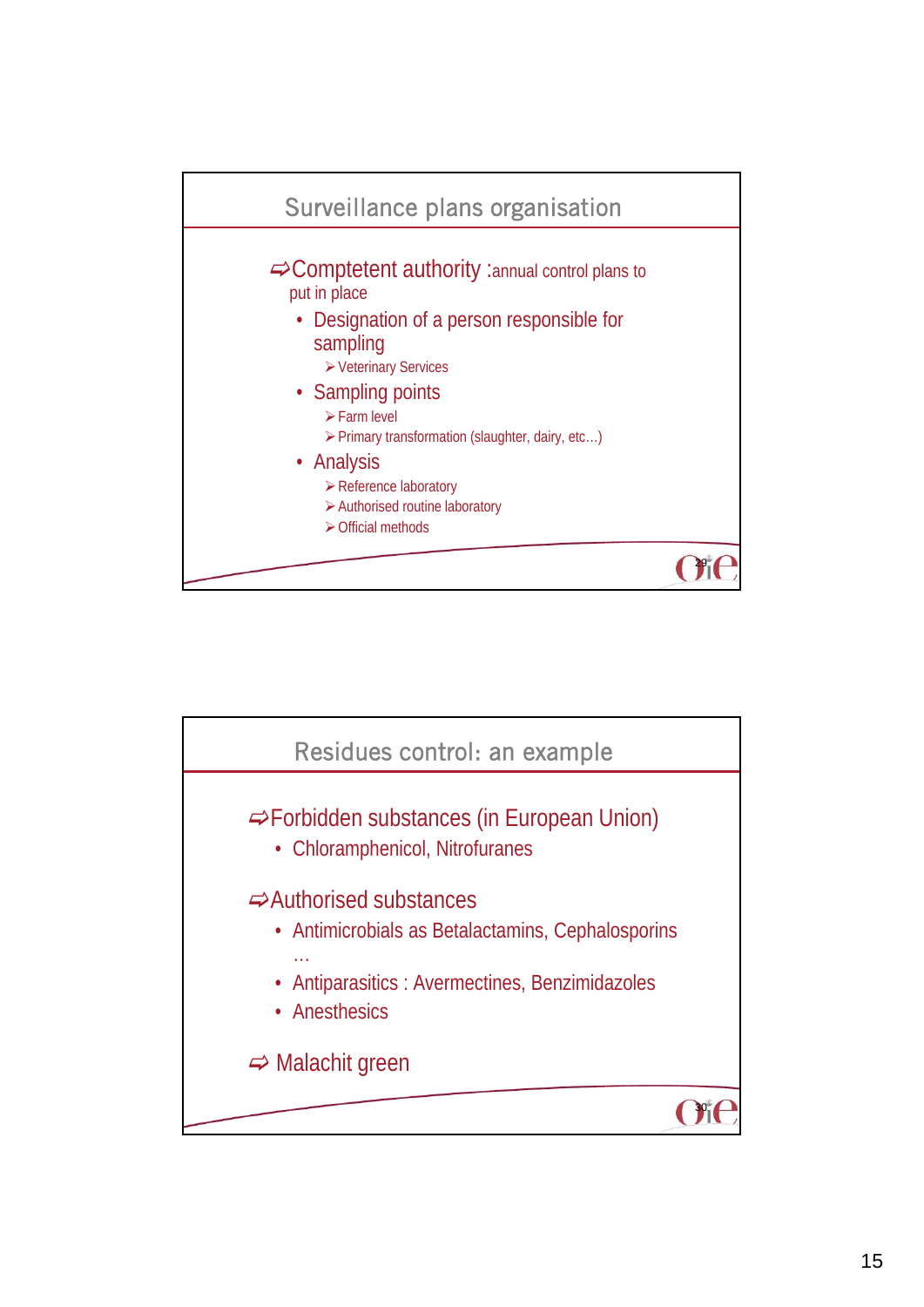

| <b>Species</b> | Number of controlled<br>animals (% of annual<br>production) | Unauthorised substances |                       | <b>VMPs</b>    |  |
|----------------|-------------------------------------------------------------|-------------------------|-----------------------|----------------|--|
| <b>Bovine</b>  | 0.4%                                                        |                         | 50% live animal       | 0.15%          |  |
|                |                                                             | 0.25%                   | 50%<br>slaughterhouse |                |  |
| Porcine        | 0.05%                                                       | 0.02%                   |                       | 0.03%          |  |
| Sheep and Goat | 0.05%                                                       | 0.01%                   |                       | 0.04%          |  |
| Equine         | In relation to the problems identififed                     |                         |                       |                |  |
| Poultry        | 1 per 200 tons                                              | 50% of samples          |                       | 50% of samples |  |
| Aquaculture    | 1 per 100 tons                                              | 1/3 of samples          |                       | 2/3            |  |
| Milk           | 1 per 15000 tons                                            | 1/3 of samples          |                       | 2/3            |  |
| Eggs           | 1 per 1000 tons                                             | 1/3 of samples          |                       | 2/3            |  |